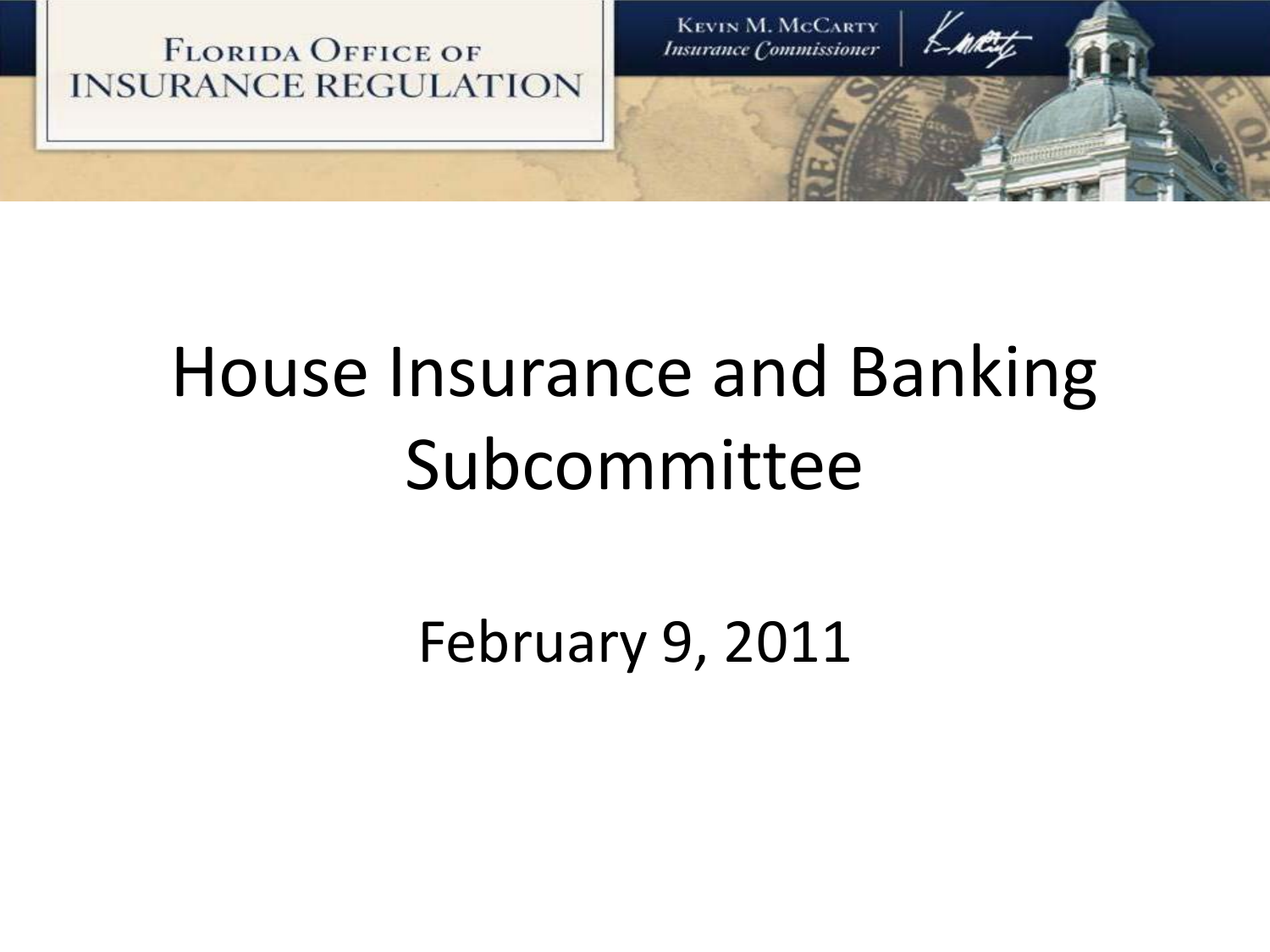



But while the market situation has been steadily improving in the field of automobile insurance, market problems have developed in some other lines of insurance. For example, sinkhole insurance was not available to Florida property owners. In fact, this coverage was not available in any state of our nation. But we believed that with the growing threat sinkholes were presenting, especially in the central part of our state, Florida property owners should have the benefit of this insurance protection. So I adopted a facility for sinkhole insurance; and in January of this year, the first sinkhole insurance policy was sold in Florida.

*1970 Annual Report "Report by Insurance Commissioner Broward Williams"*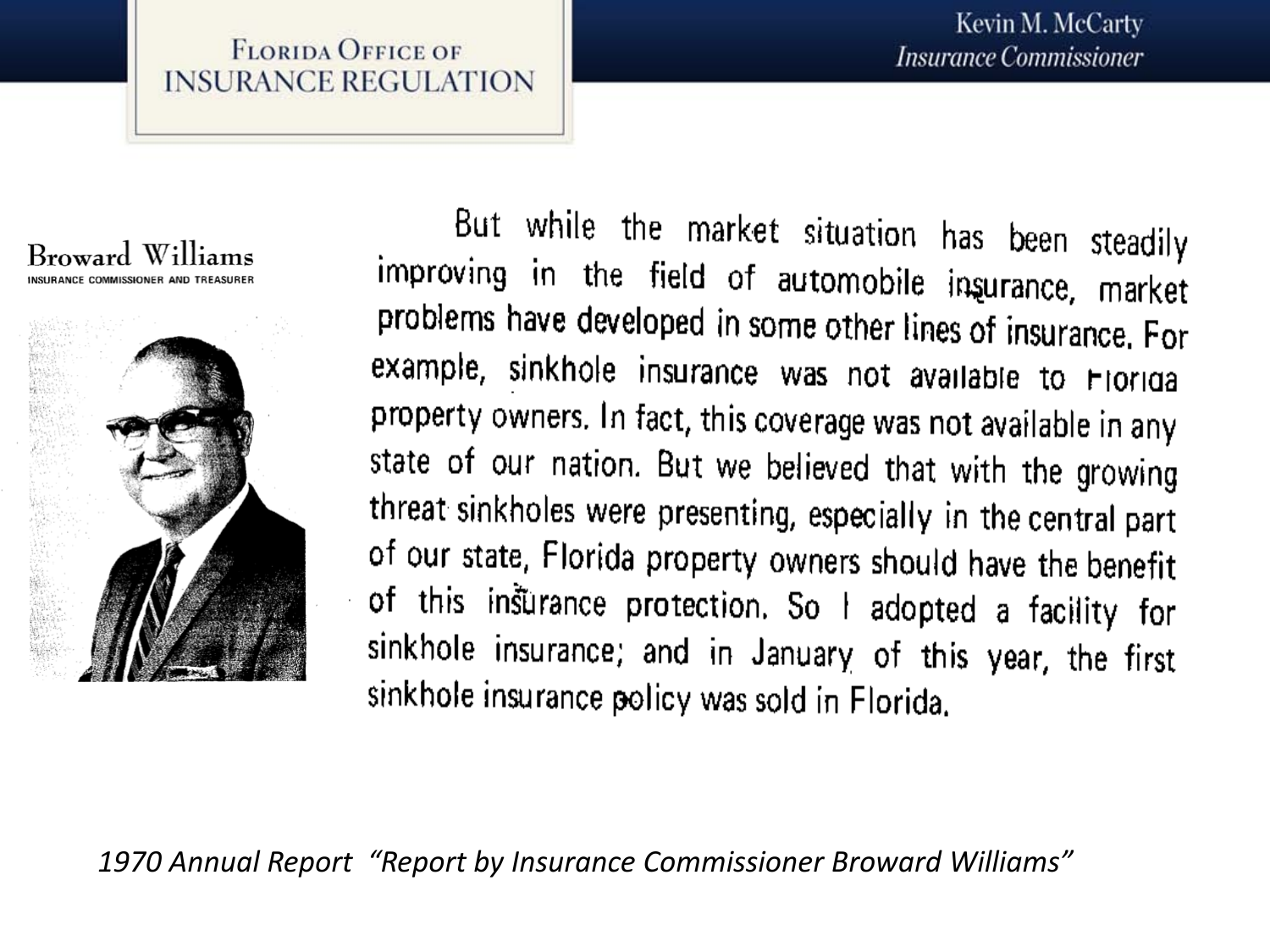## **Annual Sink Hole Claims**

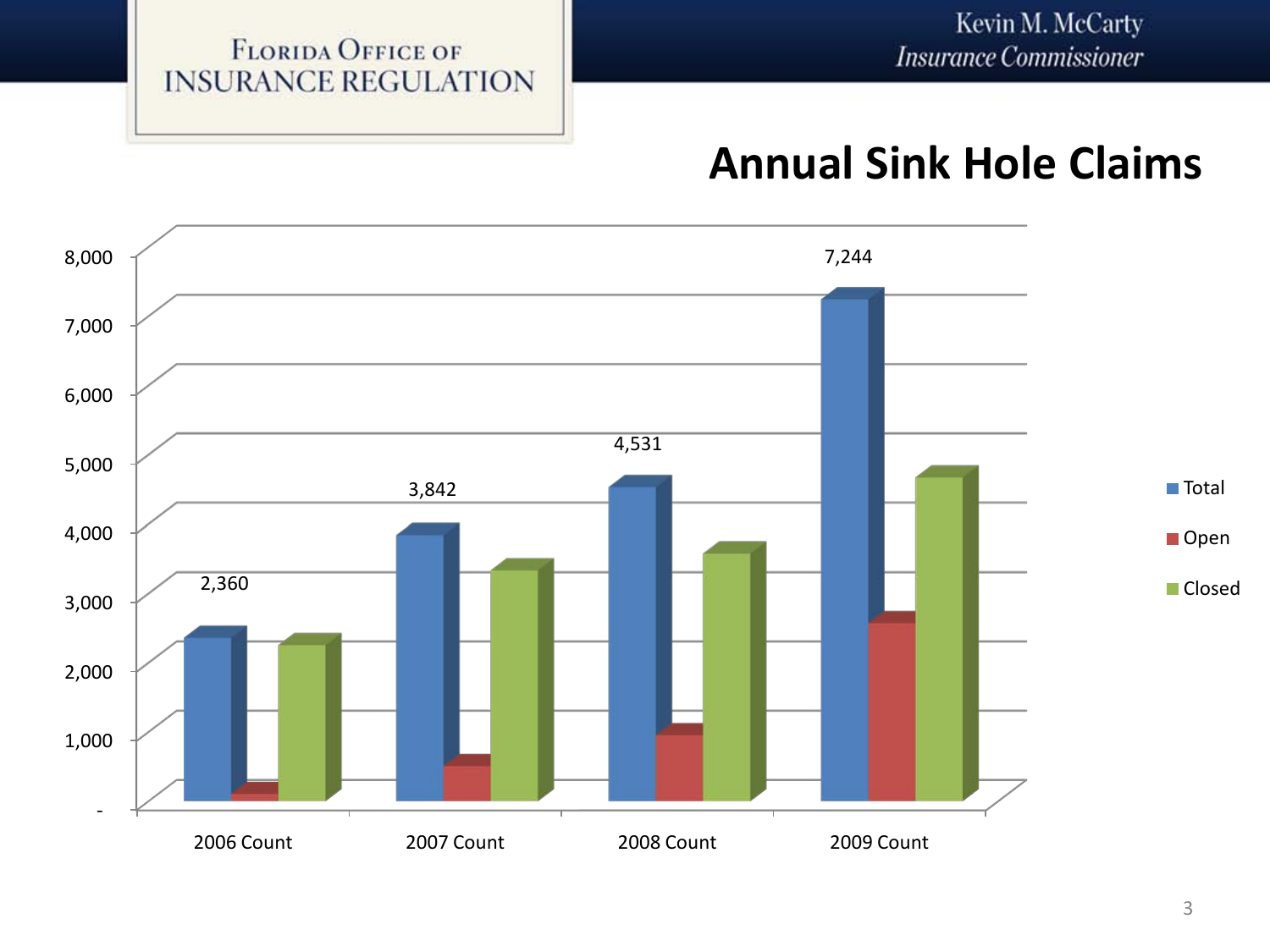### **Payment of Closed Claims**

|                           | 2006          | 2007          | 2008          | 2009          | 2010 to date | <b>Total</b>    |
|---------------------------|---------------|---------------|---------------|---------------|--------------|-----------------|
|                           |               |               |               |               |              |                 |
| <b>Number of Claims</b>   | 2013          | 2990          | 3062          | 3934          | 1891         | 13893           |
| Land + Structure          |               |               |               |               |              |                 |
| Loss                      | \$166,725,208 | \$267,176,344 | \$243,103,187 | \$246,569,220 | \$54,237,005 | \$978,237,823   |
| Loss Adjustment           |               |               |               |               |              |                 |
| <b>Expense</b>            | \$26,967,402  | \$42,502,750  | \$36,966,699  | \$40,833,539  | \$16,150,188 | \$163,543,438   |
|                           |               |               |               |               |              |                 |
| <b>Total Cost</b>         | \$192,203,640 | \$305,618,276 | \$265,283,177 | \$270,939,536 | \$68,193,709 | \$1,102,788,057 |
|                           |               |               |               |               |              |                 |
| <b>Average Loss</b>       |               |               |               |               |              |                 |
| Adjustment                |               |               |               |               |              |                 |
| <b>Expense</b>            | \$13,397      | \$14,215      | \$12,073      | \$10,380      | \$8,541      | \$11,772        |
| Average Land +            |               |               |               |               |              |                 |
| <b>Structure Loss</b>     | \$82,824      | \$89,357      | \$79,394      | \$62,676      | \$28,682     | \$70,412        |
|                           |               |               |               |               |              |                 |
| <b>Average Total Loss</b> | \$95,481      | \$102,213     | \$86,637      | \$68,871      | \$36,062     | \$79,377        |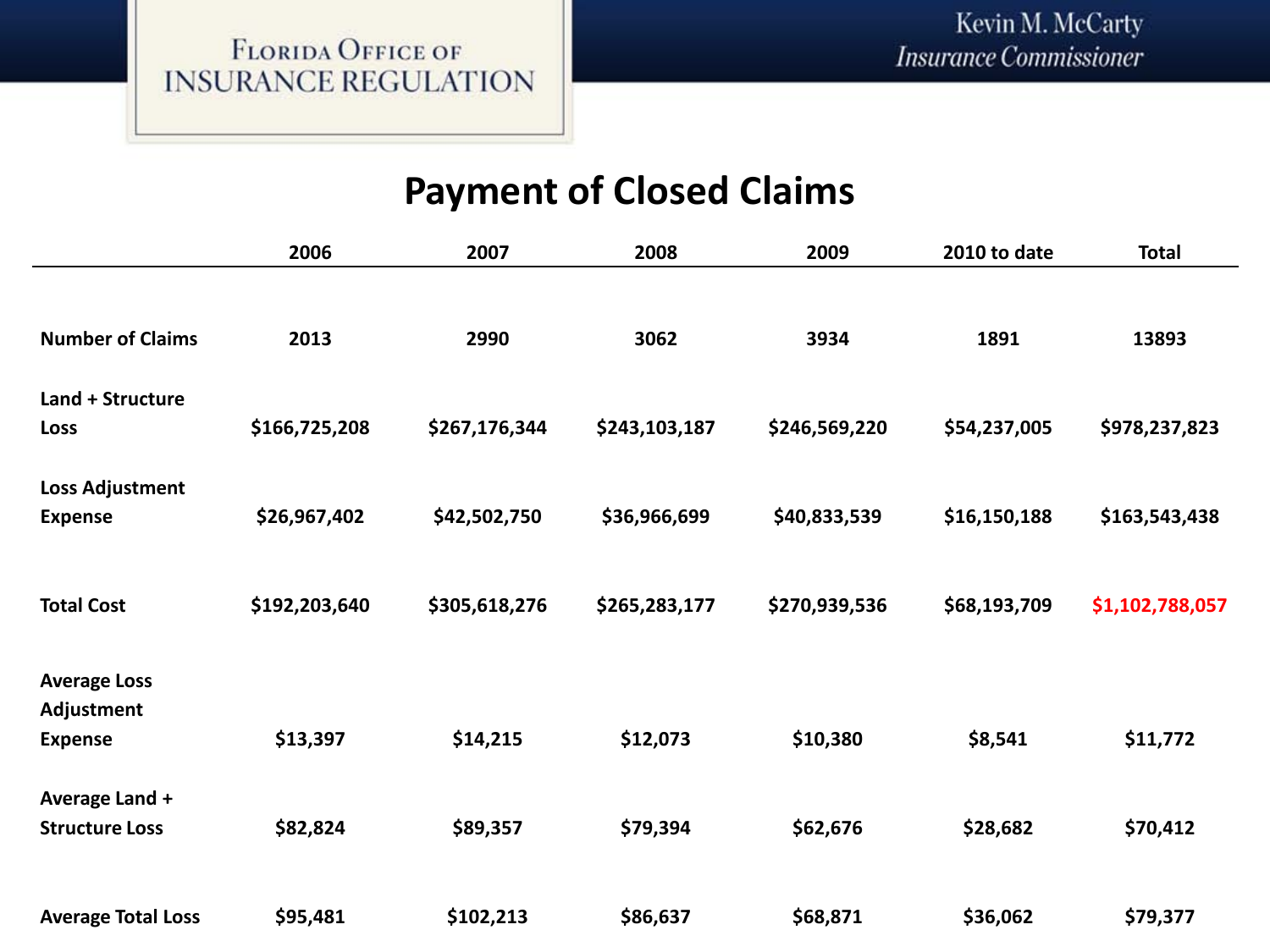

**All Other**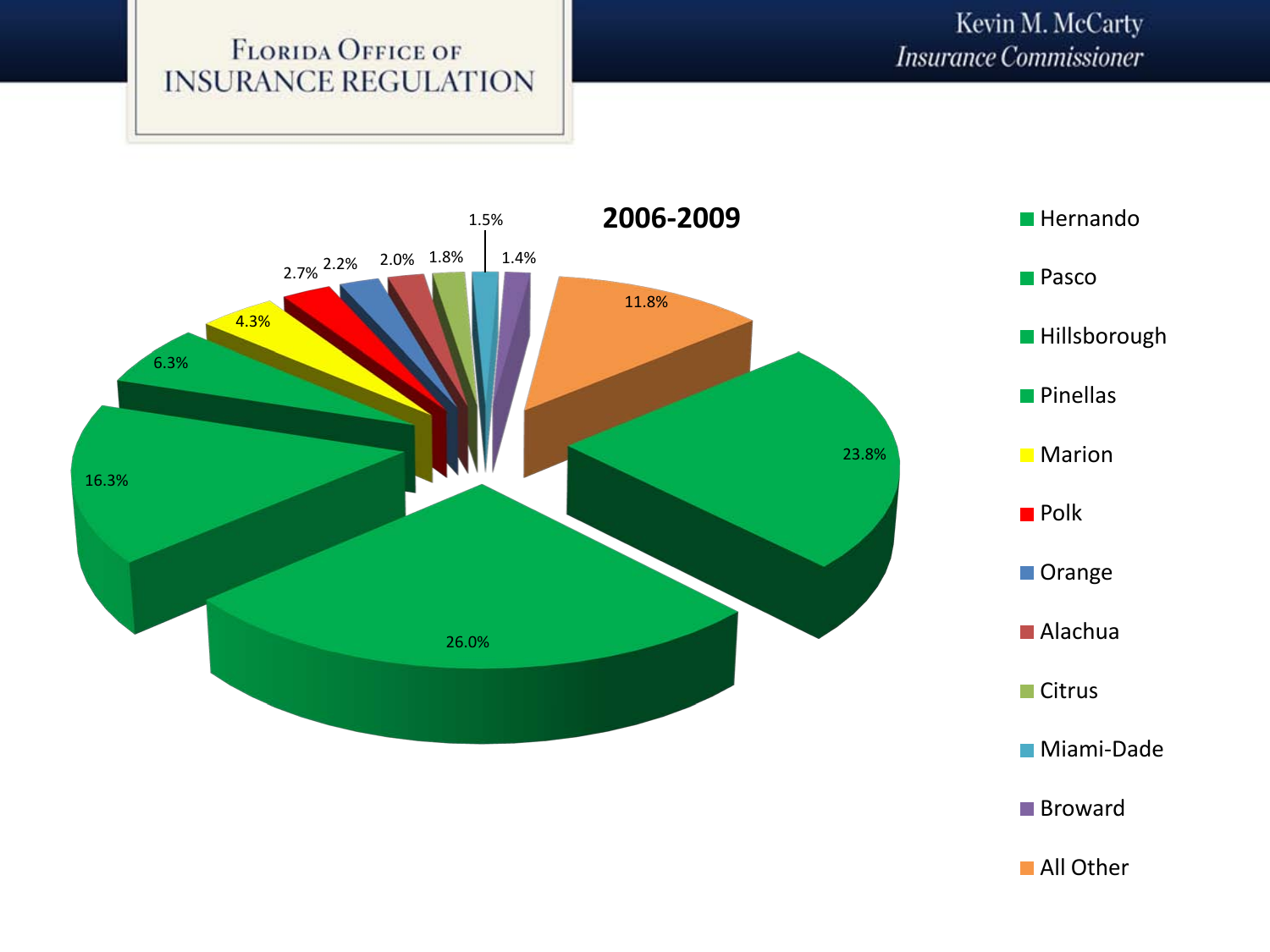| 2006 - 2009 Sinkhole Claim Breakdown |                 |       |       |       | 2010 Sinkhole Claim Breakdown |              |                    |       |                     |                   |
|--------------------------------------|-----------------|-------|-------|-------|-------------------------------|--------------|--------------------|-------|---------------------|-------------------|
| County                               | 2006            | 2007  | 2008  | 2009  | Total                         | Percentage   | County             | 2010  | Percentage Variance |                   |
| Hernando                             | 386             | 911   | 974   | 2,005 | 4,276                         |              | 23.8% Hernando     | 1,760 |                     | $26.3\%$ 2.5%     |
| Pasco                                | 825             | 1,160 | 1,147 | 1,540 | 4,672                         |              | 26.0% Pasco        | 1,260 |                     | $18.8\% - 7.2\%$  |
| <b>Hillsborough</b>                  | 312             | 597   | 710   | 1,305 | 2,924                         |              | 16.3% Hillsborough | 1,526 |                     | $22.8\%$ 6.5%     |
| Pinellas                             | 168             | 218   | 299   | 455   | 1,140                         |              | 6.3% Pinellas      | 326   |                     | $4.9\%$ -1.5%     |
| <b>Marion</b>                        | 133             | 163   | 174   | 297   | 767                           |              | 4.3% Marion        | 328   |                     | $4.9\%$ 1 $0.6\%$ |
| Polk                                 | 73              | 90    | 124   | 204   | 491                           | $2.7\%$ Polk |                    | 217   |                     | $3.2\%$ 1 $0.5\%$ |
| Orange                               | 64              | 77    | 109   | 146   | 396                           |              | $2.2\%$ Orange     | 114   |                     | $1.7\%$ -0.5%     |
| Alachua                              | 70              | 103   | 93    | 96    | 362                           |              | $2.0\%$ Citrus     | 124   |                     | $1.9\%$ -0.2%     |
| Citrus                               | 45              | 70    | 79    | 125   | 319                           |              | 1.8% Alachua       | 49    |                     | $0.7\%$ -1.0%     |
| Miami-Dade                           | 22              | 46    | 82    | 111   | 261                           |              | 1.5% Broward       | 149   | $2.2\%$ 1           | 0.8%              |
| <b>Broward</b>                       | 10 <sup>1</sup> | 47    | 83    | 112   | 252                           |              | 1.4% Miami-Dade    | 137   | $2.0\%$ 1           | $0.6\%$           |
| All Other                            | 252             | 360   | 657   | 848   | 2,117                         |              | $11.8\%$ All Other | 704   |                     | $10.5\%$ -1.3%    |
| Total                                | 2,360           | 3,842 | 4,531 | 7,244 | 17,977                        |              |                    | 6,694 |                     |                   |
| <b>Annual Increase</b>               |                 | 63%   | 18%   | 60%   |                               |              |                    |       |                     |                   |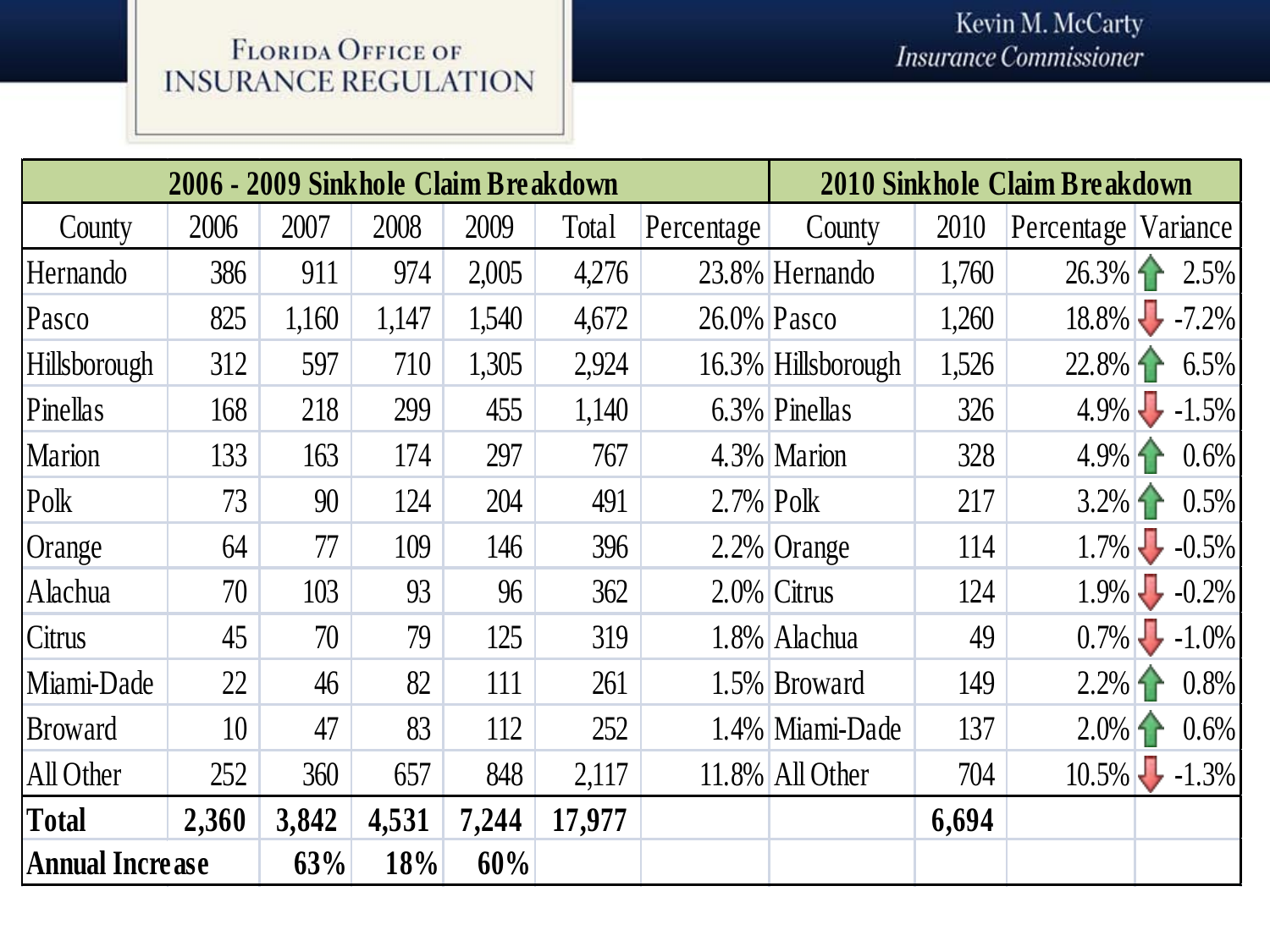| <b>Aggregate Sinkhole Expenses for Closed Claims</b> |                         |                               |              |  |  |
|------------------------------------------------------|-------------------------|-------------------------------|--------------|--|--|
|                                                      |                         | Adjuster Fees   Attorney Fees | <b>Total</b> |  |  |
| 2006                                                 | $\mathsf{S}$<br>696,269 | \$3,023,080                   | \$3,719,349  |  |  |
|                                                      | $2007 \mid 51,435,250$  | \$3,824,673                   | \$5,259,923  |  |  |
|                                                      | 2008 \$ 2,762,632       | \$3,266,287                   | \$6,028,919  |  |  |
| 2009                                                 | \$3,362,827             | \$3,122,228                   | \$6,485,055  |  |  |

**Total \$8,256,978 \$13,236,268 \$21,493,246**